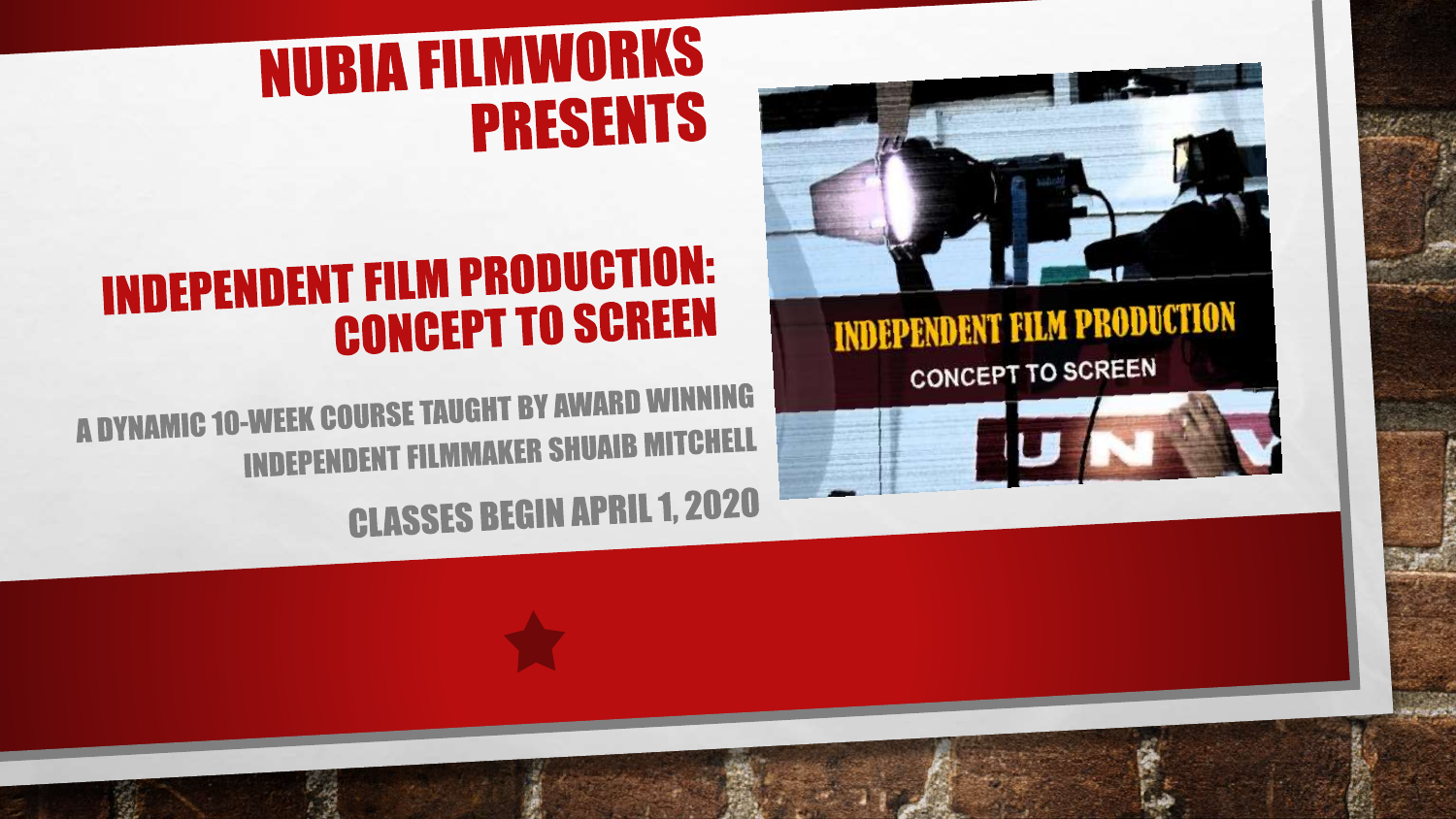#### ARE YOU A PLAYWRIGHT, NOVELIST OR AN ASPIRING PRODUCER? DO YOU HAVE A BOOK, A PLAY, OR AN IDEA THAT YOU'VE ALWAYS DREAMED OF MAKING INTO A **MOVIE?**

WELL, HERE IS YOUR CHANCE TO LEARN HOW!

#### NUBIA FILMWORKS PRESENTS A DYNAMIC NEW 10- WEEK COURSE TAUGHT BY AWARD WINNING INDEPENDENT FILMMAKER SHUAIB MITCHELL:

#### INDEPENDENT FILM PRODUCTION: CONCEPT TO SCREEN SHUAIB MITCHELL



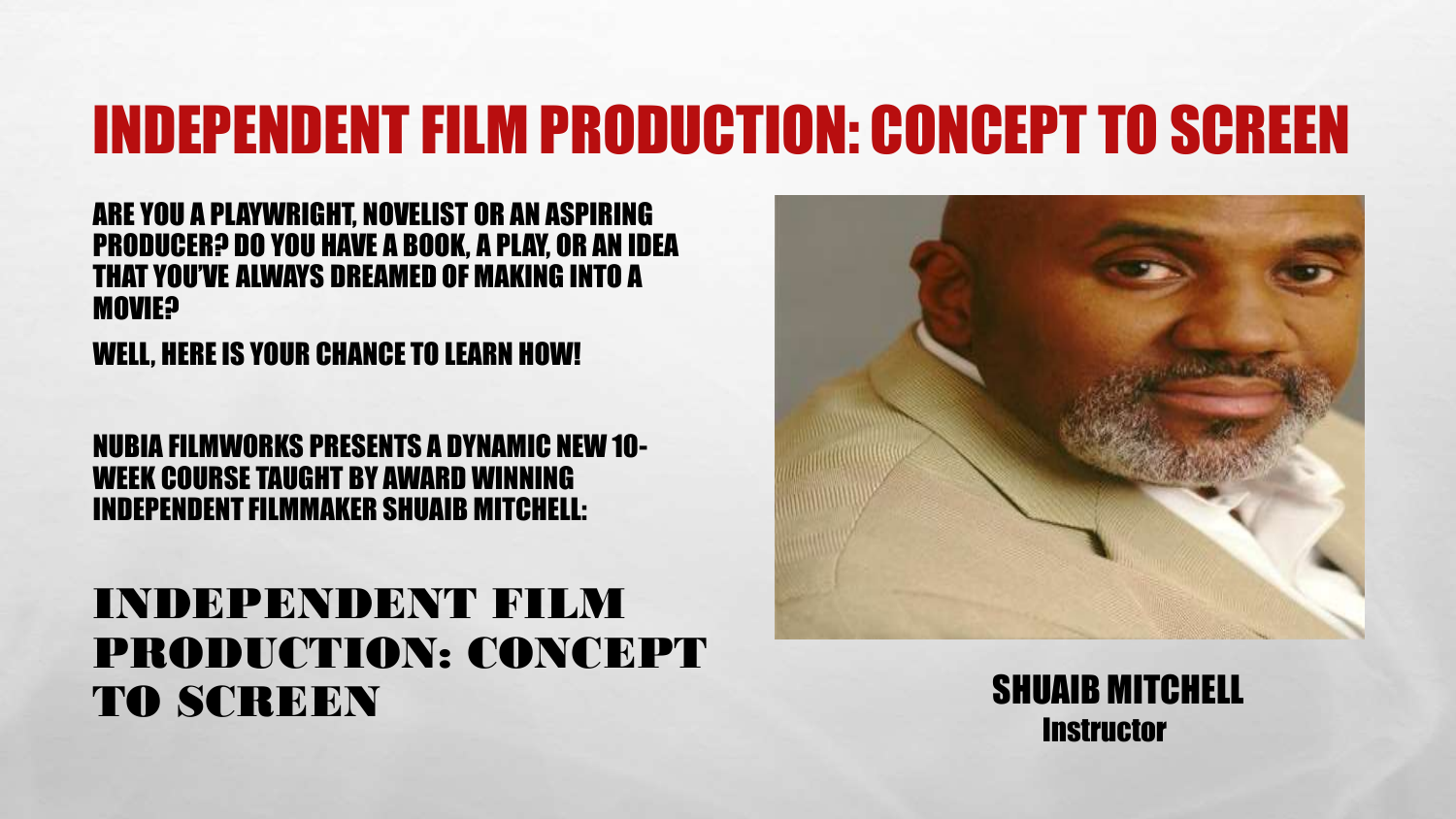#### TAUGHT BY AWARD WINNING INDEPENDENT FILMMAKER SHUAIB MITCHELL, THIS COMPREHENSIVE TEN (10) WEEK COURSE COVERS EVERY ASPECT OF FILM PRODUCTION FROM THE FORMULATION OF THE IDEA TO PRODUCTION & DISTRIBUTION.

TOPICS INCLUDE:

34

- WHAT MAKES A GOOD IDEA FOR A MOVIE?
- **STEPS TO WRITING A SCREENPLAY**
- HOW TO HIRE A WRITER
- HOW TO PRESENT YOUR SCRIPT TO PRODUCERS, AGENTS AND STUDIO EXECUTIVES
- HOW TO CREATE A BUDGET FOR A FILM

www.nubiafilmworks.com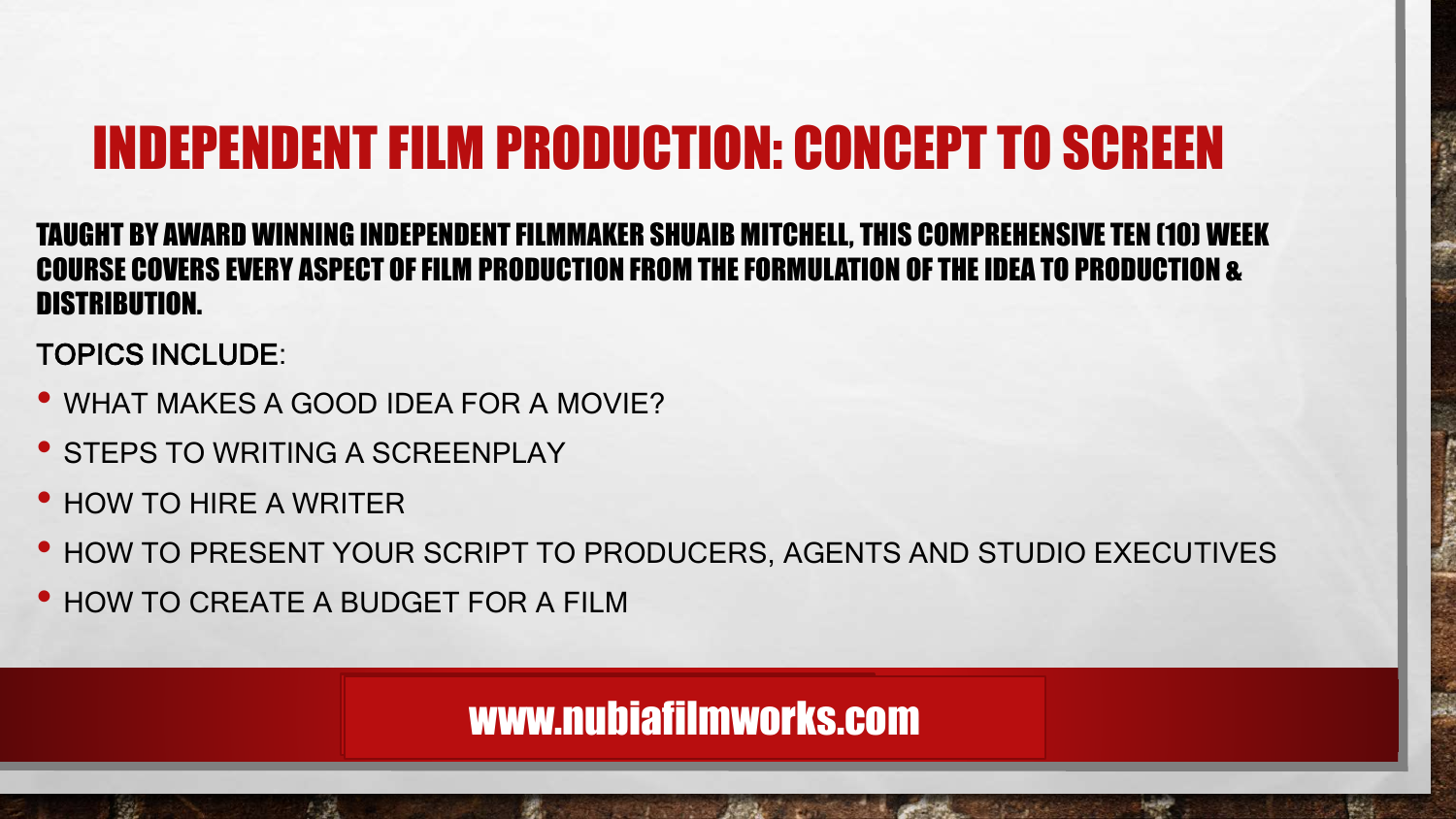TOPICS CONT'D…

- HOW TO DETERMINE WHAT IS THE PROPER BUDGET FOR THE FILM?
- WHAT IS A "NO BUDGET" FILM V:S A "LOW BUDGET" FILM
- FINDING FINANCING FOR THE MOVIE
- PRIVATE EQUITY INVESTMENT FINANCING VS STUDIO FINANCING
- ATTACHING HOLLYWOOD ACTORS AND/OR MAJOR ENTERTAINERS TO THE PROJECT
- CASTING THE FILM
- HIRING THE PRODUCTION CREW
- DIRECTING ACTORS
- WORKING WITH UNIONS (SAG/AFTRA, DGA, WGA IATSE ETC.…)
- UNDERSTANDING SAG LOW BUDGET AGREEMENTS

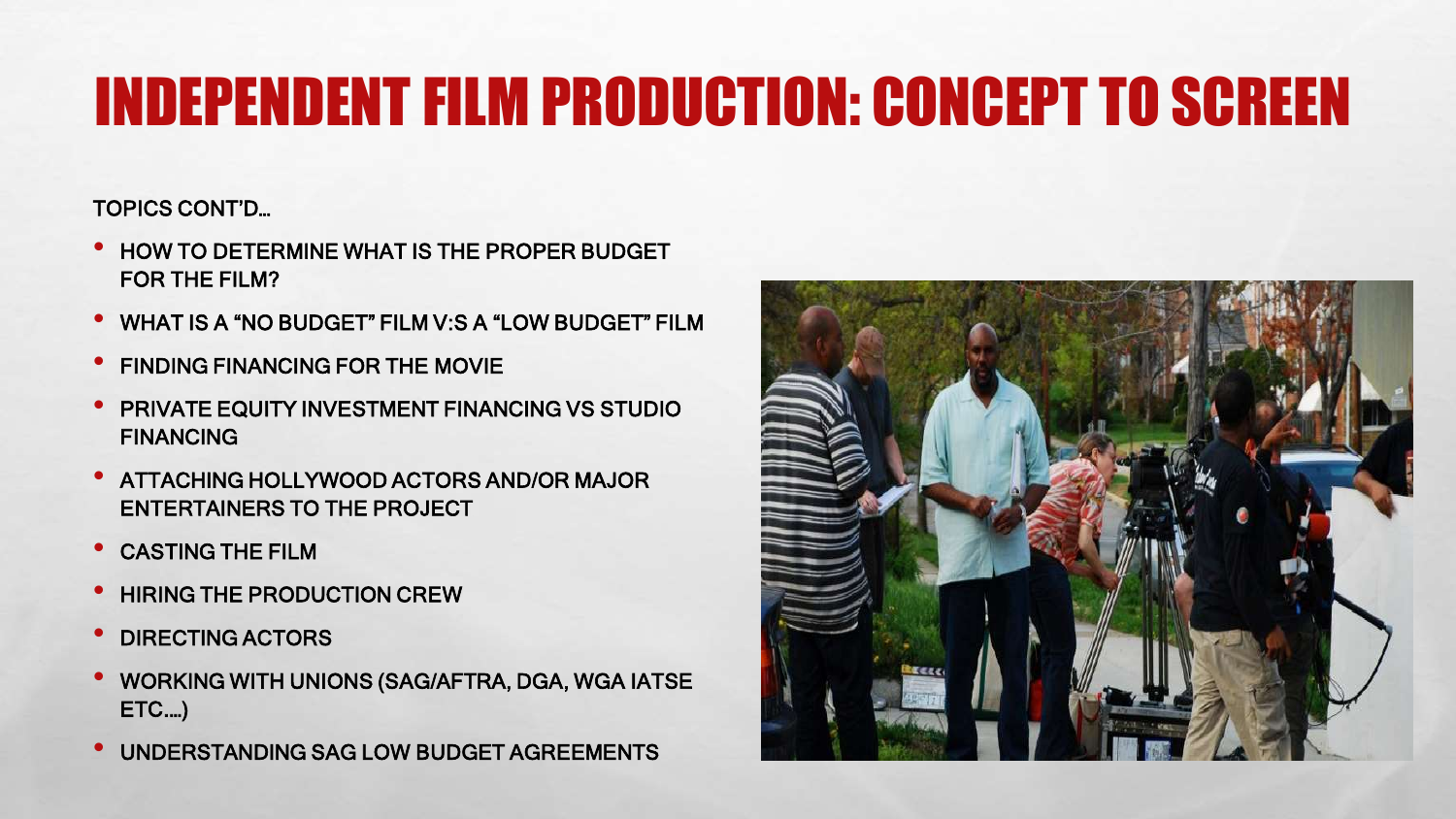- ATTRACTING MOVIE STUDIOS AND/OR TV NETWORKS TO YOUR PROJECT **SECURING A DISTRIBUTIOR DISTRIBUTION DEALS** SELF DISTRIBUTION: YOUTUBE, AMAZON, FACEBOOK ETC... AND MUCH, MUCH MORE!
- **FESTIVAL(S)**
- THE FILM THE FESTIVAL CIRCUIT: SELECTING & ENTERING THE RIGHT FILM
- PRODUCING AND MARKETING THE "TRAILER" SELF MARKETING TECHNIQUES: UTILIZING SOCIAL MEDIA TO MARKET

#### TOPICS CONT'D... WORKING WITH THE EDITOR

## INDEPENDENT FILM PRODUCTION: CONCEPT TO SCREEN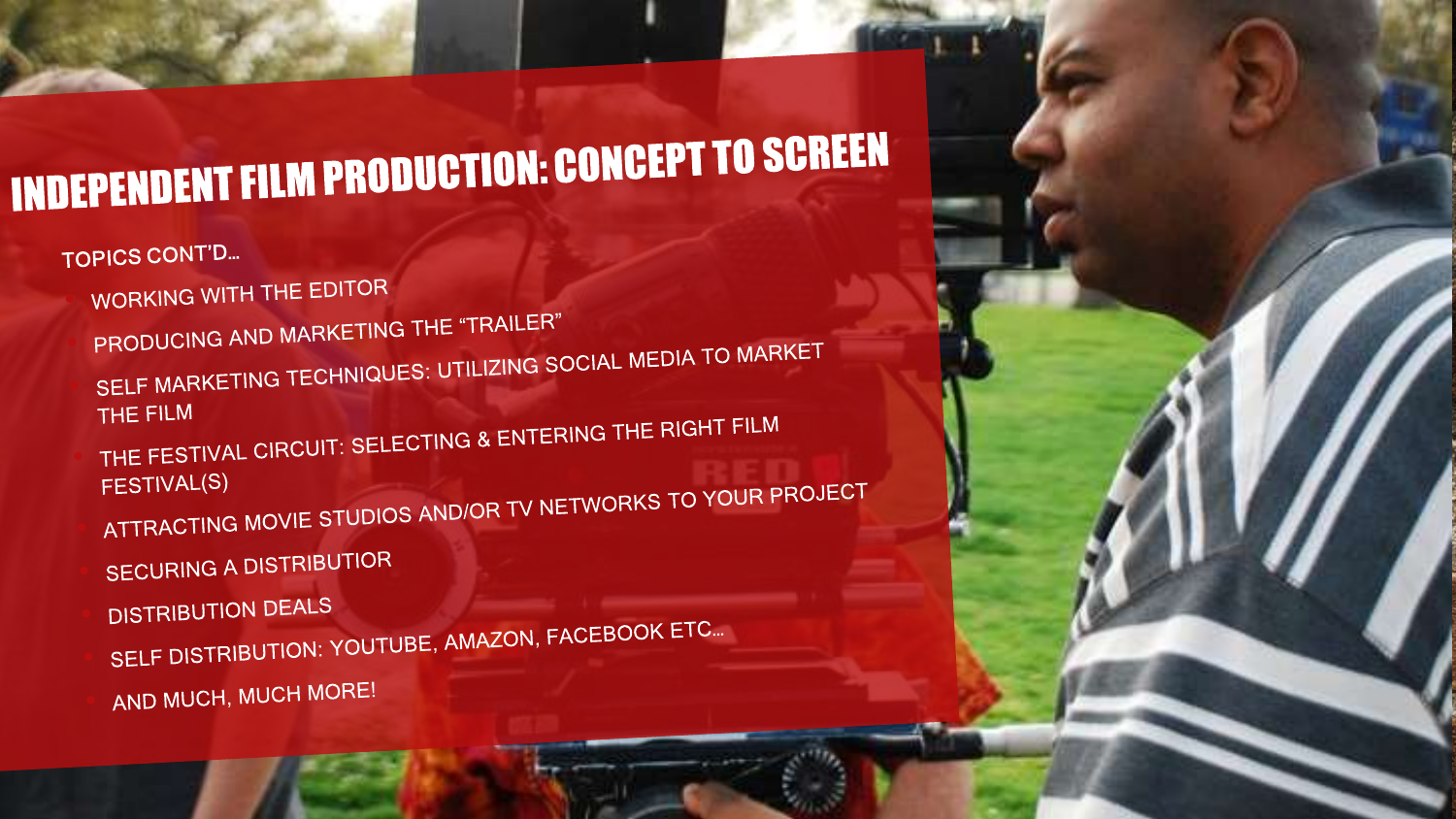#### PAYMENT OPTIONS

**1. ONE-TIME PAYMENT: \$500.00** 2. INSTALLMENT PLAN: 4 MONTHLY PAYMENTS OF \$130.00



#### CLASSES BEGIN APRIL 1, 2020

www.nubiafilmworks.com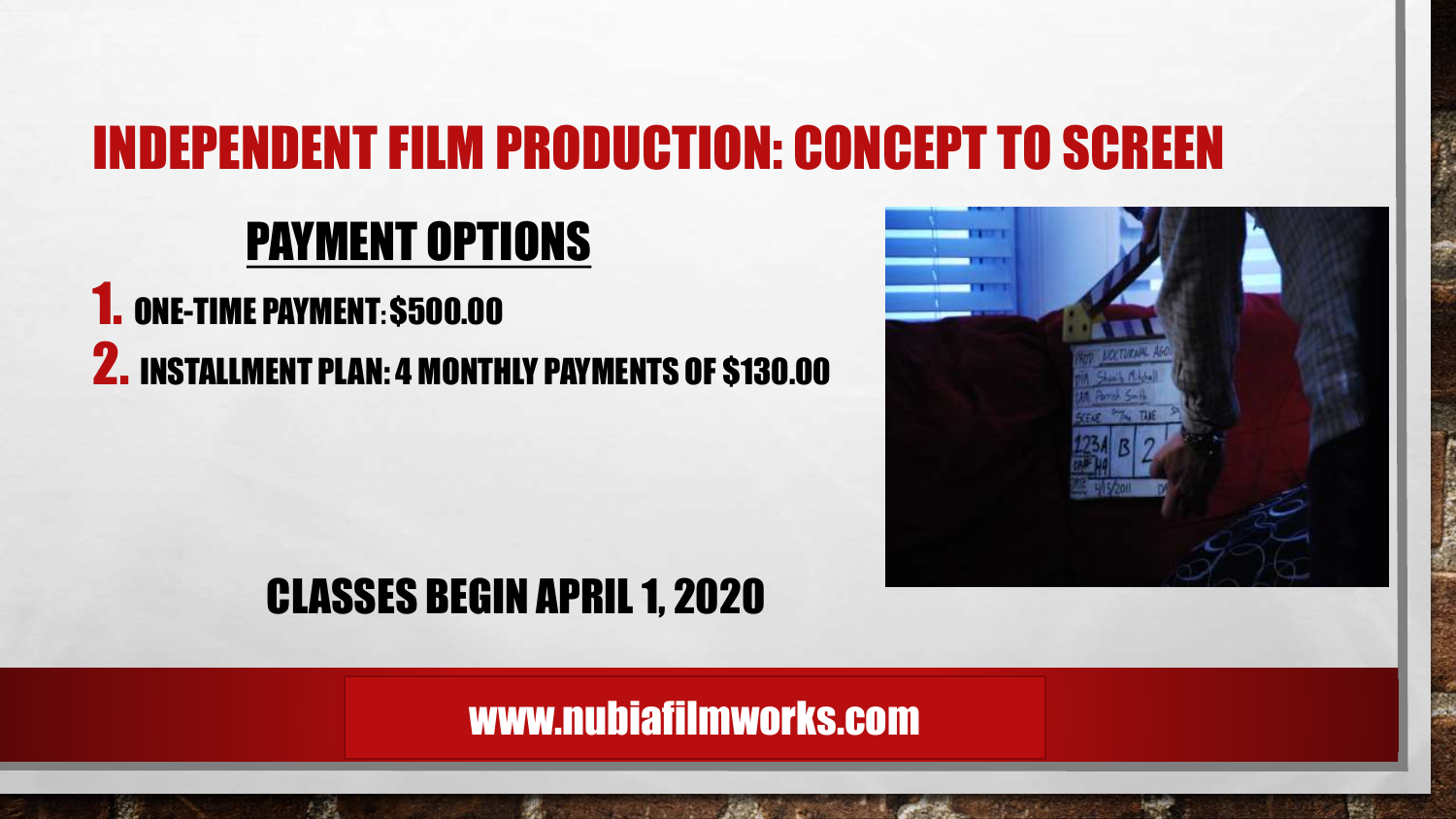# ABOUT OUR INSTRUCTOR

A MEMBER OF THE PRESTIGIOUS DIRECTOR'S GUILD OF AMERICA (DGA), SHUAIB MITCHELL IS AN AWARD-WINNING INDEPENDENT FILMMAKER. SOME OF HIS OUTSTANDING FILMS INCLUDE STRAIGHT UP GO GO (PBS DOCUMENTARY), TOO SAVED (ROMANTIC COMEDY), NOCTURNAL AGONY (DRAMATIC THRILLER STARRING LAWRENCE-HILTON JACOBS, VERNEE' WATSON, RAE'VEN LARRYMORE KELLY AND HEZEKIAH WALKER) AND THE GAME THAT CHANGED COLLEGE **BASKETBALL (DOCUMENTARY FILM FEATURING HALL OF FAME)** BASKETBALL COACH CHARLES "LEFTY" DRIESELL, LEN ELMORE, JOHN LUCAS, TOM MCMILLEN, DAVID THOMPSON AND JOHN **FEINSTEIN).** 

MR. MITCHELL IS A RECIPIENT OF THE HOWARD UNIVERSITY ALUMNI ASSOCIATION "GOLDEN BISON AWARD" AS AN OUTSTANDING HOWARD UNIVERSITY ALUMNUS IN THE FIELD OF ENTERTAINMENT